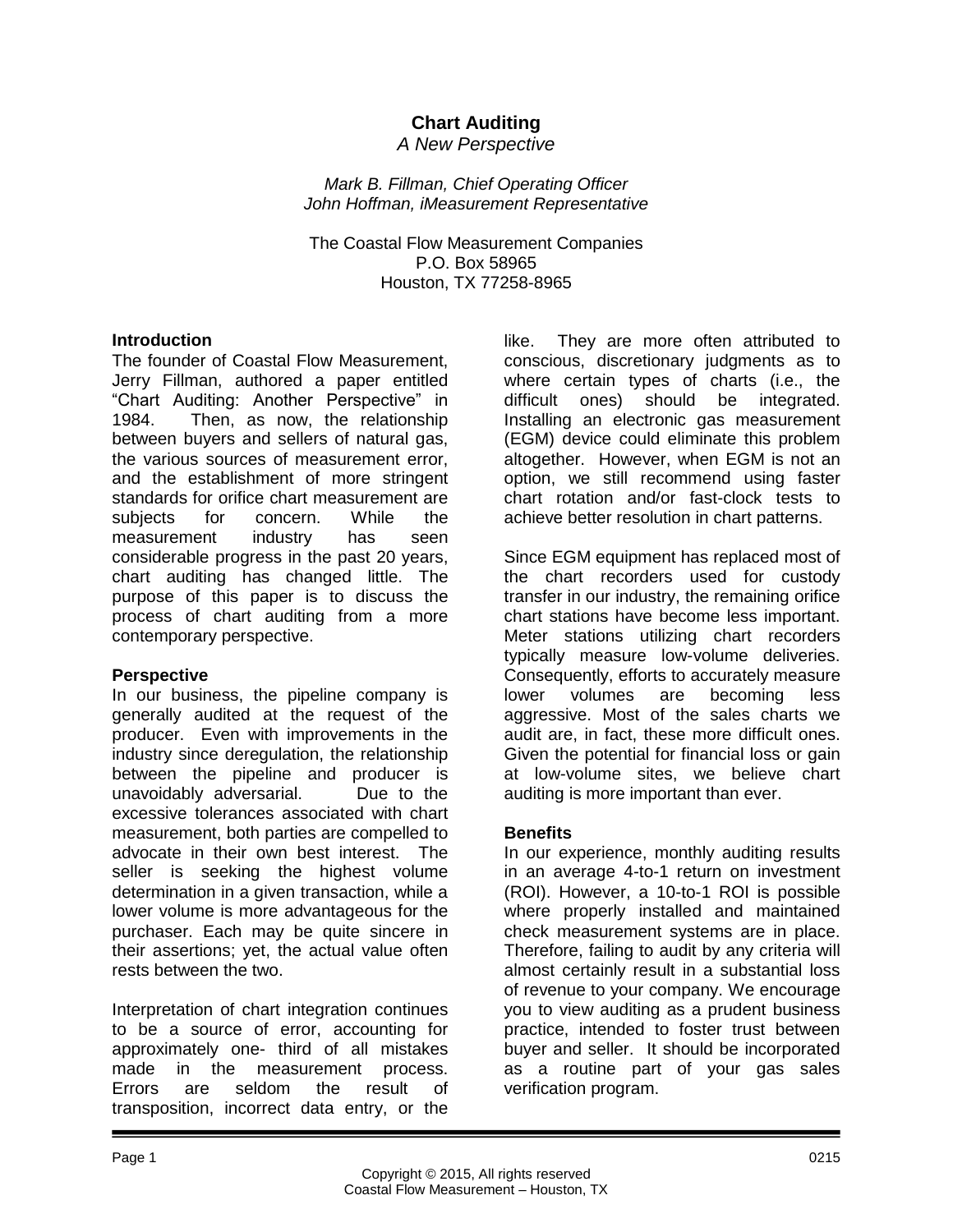It should be noted that chart auditing is just one component of a well-managed sales verification program. Your gas measurement department should develop a program that includes contract language equitable to all parties, routine witness testing and gas sampling, check measurement, effective communication between the field and the office, and professional mediation for dispute resolution.

Our audit department has recovered revenues associated with over 10 BCF of natural gas and settled more than 5,000 measurement disputes— not one of which required litigation. In addition to the obvious financial benefits, auditing also allows you to verify your own measurement procedures, identify operational problems, and correct conditions that lead to poor measurement. Furthermore, auditing offers the intangible value of knowing the other party is aware their performance is being monitored.

### **Check Measurement**

One of the best tools available to an audit department is the check meter. Typically located upstream of the sales meter, the check meter is a separate station consisting of a primary and secondary element. Where check meters are available, the ability to identify problems and make corrections for erroneous or missing data is substantially more effective. Check meter information is frequently shared with the pipeline when the sales meter is out of service. This prevents retroactive adjustments for inaccurate volume

estimates and allows the producer to receive full payment in the appropriate accounting period. In some cases, check recorders are available. Check recorders will help identify problems that occur with the processing of the data, but will not identify problems that occur at the primary element. For this reason, a check meter station is more useful.

## **Categories of Error**

For this discussion, measurement errors have been placed in two general categories: (1) inadvertent errors and (2) discretionary errors. Inadvertent errors, whether they originate in the field or in the chart department, are typified by number transposition, incorrect data entries, improperly installed orifice plates, etc. Discretionary errors are exemplified by misjudgments in the interpretation of charts and incorrect estimates for recognized problems. We believe it is incumbent upon the auditor to examine all possible sources of error, regardless of their origin. It is necessary, therefore, to consider all field data, documents, etc., which might influence measurement at a particular station.

### **Classifications of Chart Auditing Errors**

Coastal Flow has analyzed over 500 adjustments obtained by our audit<br>department from nearly 50 different department from nearly companies during an 18-month period. We have identified the errors leading to those adjustments, organized them by category, and quantified them by percent of their total number as follows:

| 1. | Failure to apply clock factor or application of incorrect clock factor | 5.43% |
|----|------------------------------------------------------------------------|-------|
| 2. | Meter freezing, incorrectly interpreted as no-flow                     | 3.69% |
| 3. | Failure to integrate portion of charts                                 | 3.88% |
| 4. | Clock stopped and static and differential were incorrectly drawn in    | 2.91% |
| 5. | Integrator differences entered into computer incorrectly               | 1.94% |
| 6. | Orifice plate too large to register flow                               | 3.94% |
| 7. | Differential and/or static pens stopped inking and were incorrectly    | 1.93% |
| 8. | Failure to update specific gravity                                     | 0.77% |
| 9. | Incorrect orifice plate size                                           | 3.11% |